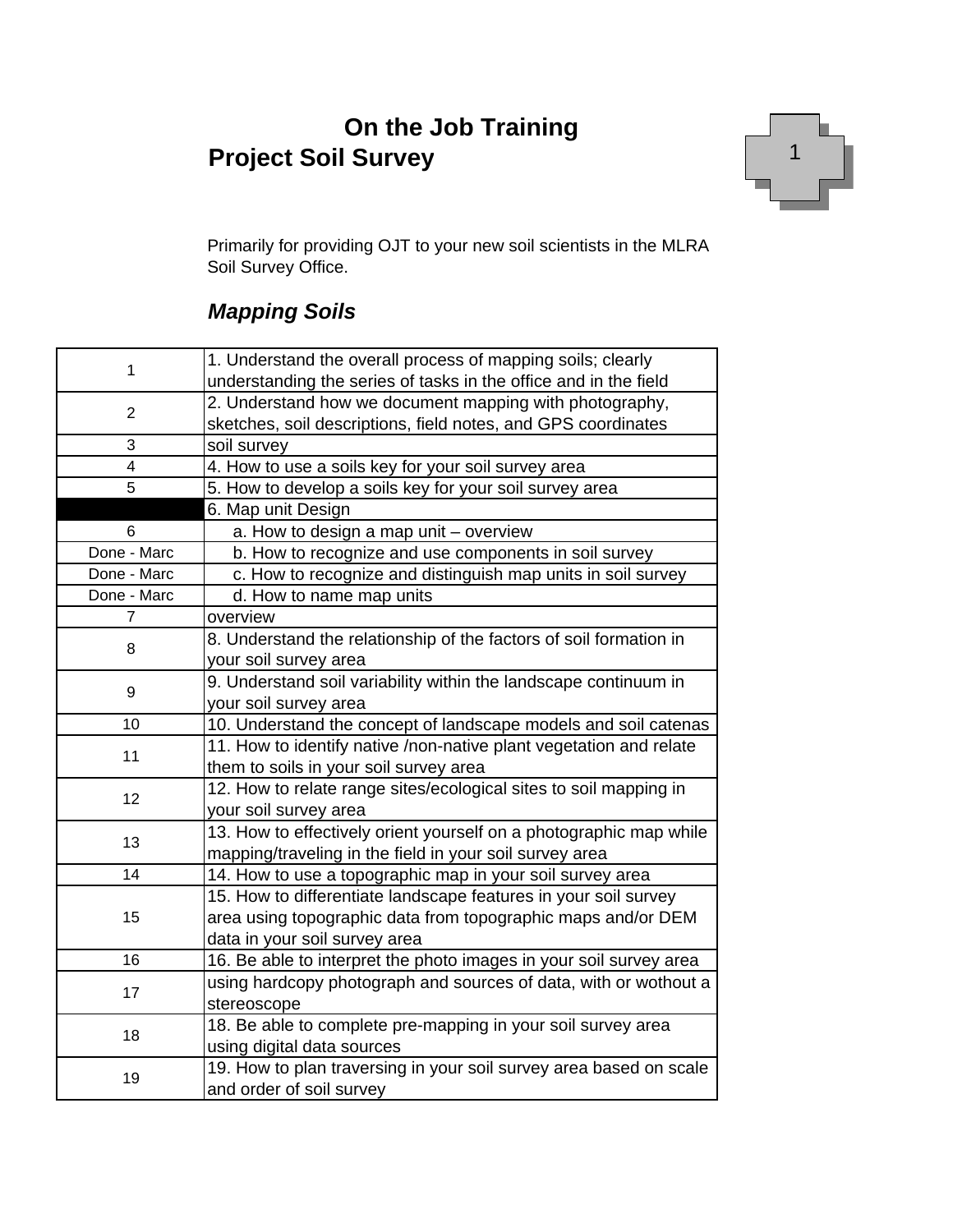| 20 | 20. How to select observation points along your traverse in your  |
|----|-------------------------------------------------------------------|
|    | soil survey area                                                  |
| 21 | 21. How to estimate and describe rock fragments on the soil       |
|    | surface (surface stoniness)                                       |
| 22 | 22. How to let people know where you are when you go to the field |
|    | in your soil survey area                                          |
| 23 | 23. Know what environmental issues exist in your soil survey area |
|    | and how to deal with related emergencies                          |
| 24 | 24. How to present soil survey program benefits to landowners to  |
|    | gain access permission in your soil survey area                   |
|    | 25. How to effectively communicate and maintain professionalism   |
| 25 | with sometimes angry/uncooperative landowners and the general     |
|    | public when attempting to gain access to private property         |



# *Describing Soils*

| Investigations staff | 1. How to use the "Field Book for Describing and Sampling Soils"     |  |
|----------------------|----------------------------------------------------------------------|--|
|                      | with 232s (soil description forms) and 232 notations                 |  |
| Investigations staff | 2. How to fill out a 232 soil description form                       |  |
| Investigations staff | 3. Understand the difference between soil properties, soil qualities |  |
|                      | and soil interpretations                                             |  |
| Investigations staff | in the field                                                         |  |
|                      | 5. Soil Color                                                        |  |
| Investigations staff | a. How to read and use the Munsell soil color charts                 |  |
| Investigations staff | colors                                                               |  |
| Investigations staff | 6. How to evaluate and describe soil redoximorphic features          |  |
| Investigations staff | survey area                                                          |  |
| Investigations staff | 8. How to describe soil ped and void surface features found in the   |  |
|                      | soils of your soil survey area                                       |  |
|                      | 9. Soil Texture                                                      |  |
| Investigations staff | a. How to estimate sand, silt, and clay (using known samples)        |  |
| Investigations staff | b. How to distinguish between sand fractions                         |  |
| Investigations staff | c. How kinds of clay affect estimating soil texture                  |  |
| Investigations staff | d. How to estimate organic soil texture                              |  |
|                      | 10. Rock Fragments                                                   |  |
| Investigations staff | the soil                                                             |  |
|                      |                                                                      |  |
| Investigations staff | soil                                                                 |  |
| Investigations staff | the soil                                                             |  |
| Investigations staff | 11. How to examine and identify soil structure                       |  |
|                      | 12. Soil Consistence                                                 |  |
| Investigations staff | a. How to describe soil rupture resistance for dry soil              |  |
| Investigations staff | b. How to describe soil rupture resistance for moist soil            |  |
| Investigations staff | c. How to describe block, ped, clod cementation                      |  |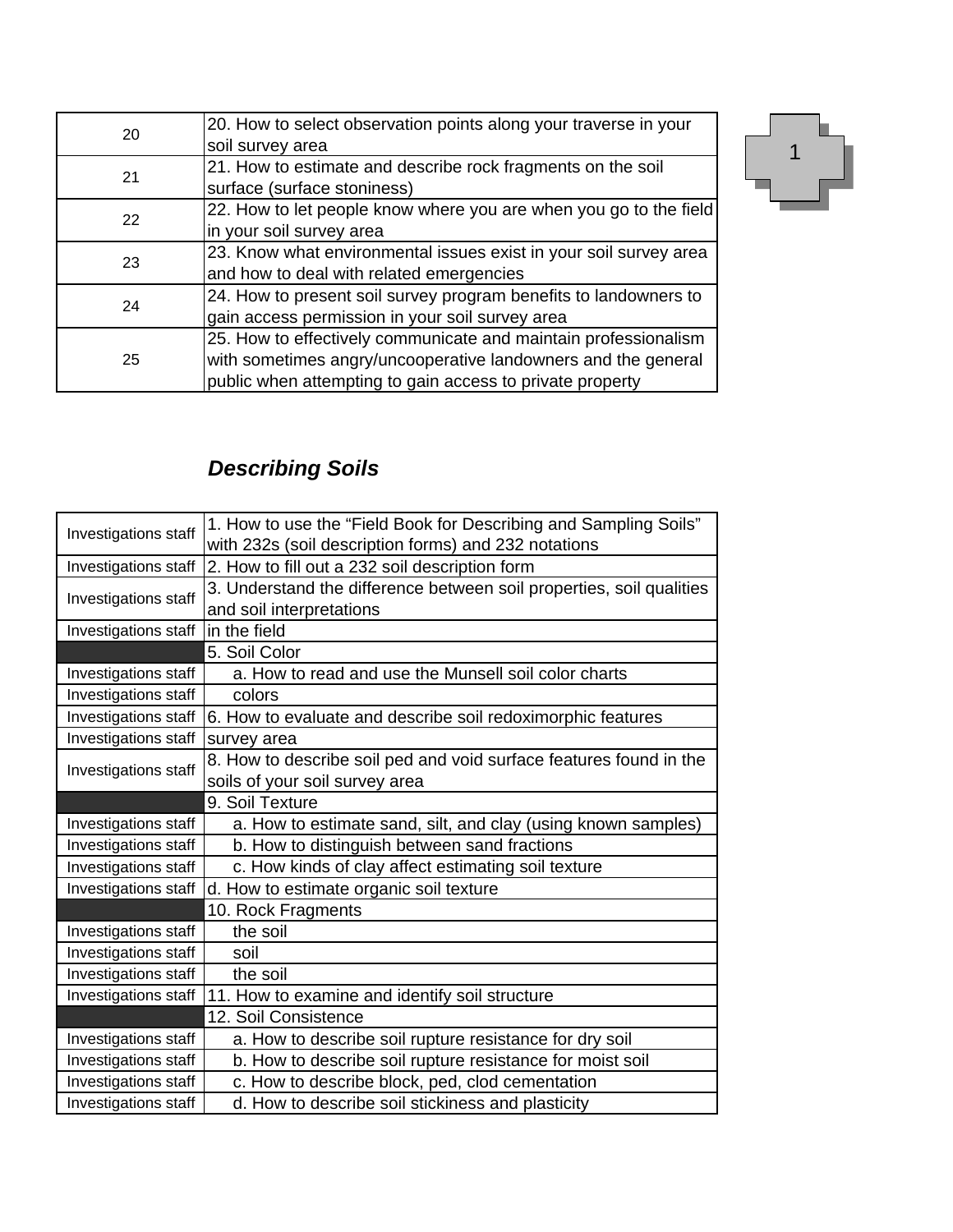|                      | Investigations staff 13. How to describe roots in the soil       |
|----------------------|------------------------------------------------------------------|
|                      | Investigations staff 14. How to describe pores in the soil       |
|                      | Investigations staff 15. How to describe cracks in the soil      |
|                      | Investigations staff 16. How to measure field soil pH            |
| Investigations staff | 17. How to identify and describe key soil properties, diagnostic |
|                      | features for your soil survey area                               |
|                      | Investigations staff 18. How to create soil profile sketches     |



### *Soil Classification*

| done - Marc     | Overview                                                                |  |
|-----------------|-------------------------------------------------------------------------|--|
| Standards staff | 2. How to utilize The Guy Smith Interviews: Rationale for Concepts      |  |
|                 | in Soil Taxonomy                                                        |  |
| Standards staff | 3. How to identify soil orders in your survey area                      |  |
| Standards staff | 4. How to distinguish between soil orders in your soil survey area      |  |
| Standards staff | 5. How to identify diagnostic horizons and other characteristics in     |  |
|                 | your soil survey area                                                   |  |
| Standards staff | 6. How to identify soil series and diagnostic control sections in       |  |
|                 | your soil survey area                                                   |  |
| Standards staff | 7. How to identify soil particle-size families in your soil survey area |  |
| Standards staff | properties                                                              |  |
| Standards staff | 9. How to relate a pedon description with lab data to classification    |  |
|                 | - overview                                                              |  |
| Standards staff | 10. Recognize and become familiar with the OSDs (Official Series        |  |
|                 | Descriptions) relative to your soil survey area                         |  |
|                 | 11. Databases                                                           |  |
| Standards staff | a. How to use the Official Soil Series Descriptions database            |  |
| Standards staff | b. How to use the Soil Classification Database                          |  |
| Standards staff | 12. Understand how a new soil series is developed – overview            |  |
| Standards staff | 13. How to name a new soil series                                       |  |
| Standards staff | 14. How to develop a range of characteristics for a new soil series     |  |
| Standards staff | 15. How to develop a range of characteristics for a soil component      |  |
| Standards staff | Descriptions)                                                           |  |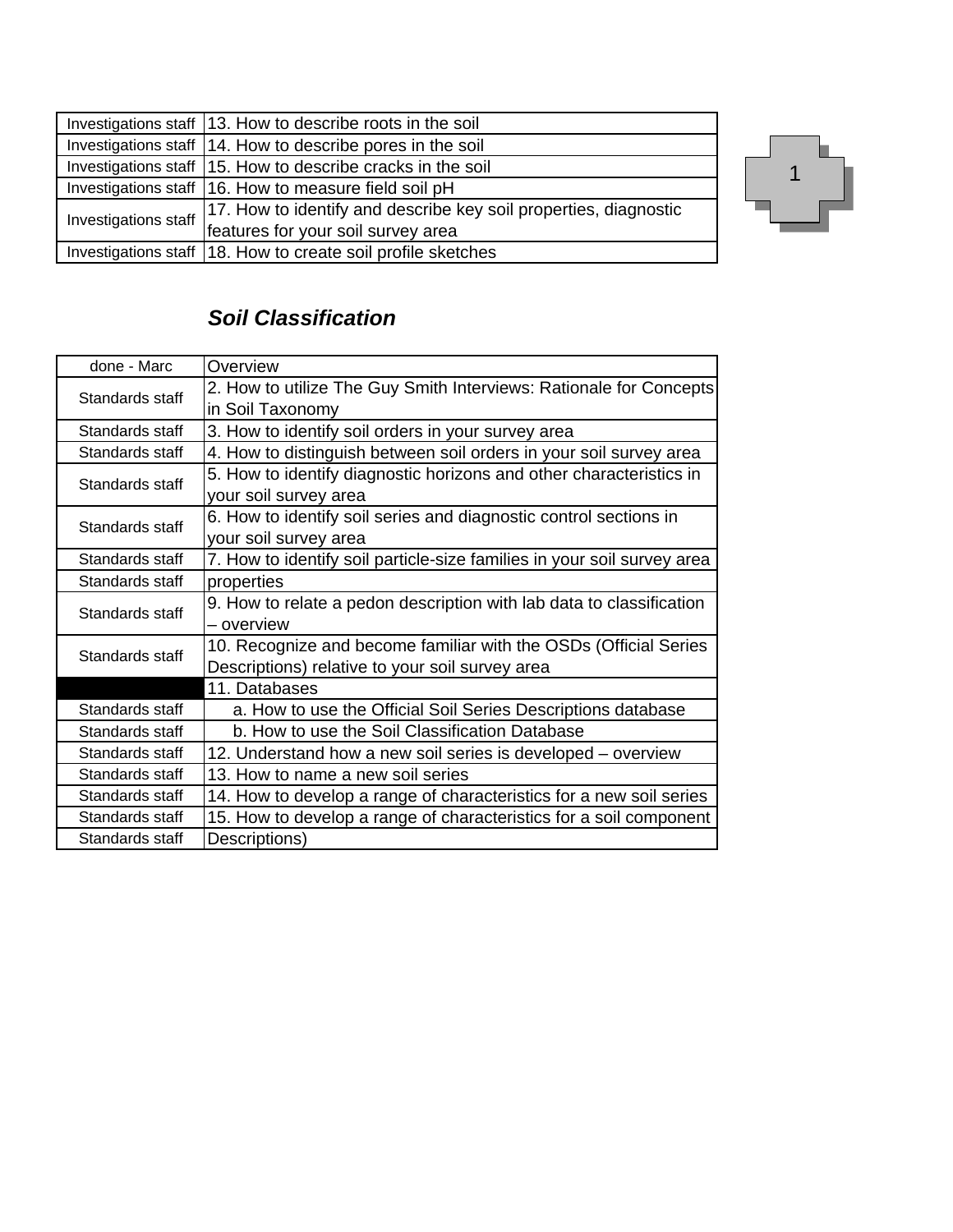### *Soil Documentation*

| Standards staff | 1. Understand the documentation standards for soil survey                                      |  |
|-----------------|------------------------------------------------------------------------------------------------|--|
| 26              | survey                                                                                         |  |
| 27              | Descriptions), MUDs (Map Unit Descriptions), and OSDs (Official<br><b>Series Descriptions)</b> |  |
| 28              | 4. How to plan for transect data                                                               |  |
| 29              | 5. How to collect transect data                                                                |  |
| 30              | 6. How to determine and quantify major and minor map unit                                      |  |
|                 | components in your soil survey area                                                            |  |
| 31              | 7. How to use transect data in map unit design - overview                                      |  |
| 32              | 8. How to collect field notes                                                                  |  |
| 33              | 9. How to collect plant species data and relate to map unit design                             |  |
|                 | – overview                                                                                     |  |
| 34              | 10. How to create block diagrams to document landscape models                                  |  |
|                 | (electronically)                                                                               |  |



## *Sampling and Characterization*

| investigations staff | – overview                                                         |  |
|----------------------|--------------------------------------------------------------------|--|
| investigations staff | 2. How to perform basic sampling procedures in a soil sampling pit |  |
| investigations staff | 3. How to sample for bulk density                                  |  |
| investigations staff | 4. How to sample oriented clods                                    |  |
| investigations staff | 5. How to sample for salinity tests                                |  |
| investigations staff | 6. how to sample for engineering tests by Department of            |  |
|                      | Transportation and other sources                                   |  |
| investigations staff | 7. How to prepare, handle, and ship samples to the NSSL            |  |
| investigations staff | 8. How to properly request lab analysis to meet your needs         |  |
| investigations staff | 9. How to access and use soil characterization data                |  |
| investigations staff | 10. How to analyze and summarize lab data reports for specific     |  |
|                      | important soil properties in your survey area                      |  |
| investigations staff | 11. How to apply lab data to physical and chemical soil properties |  |
|                      | and qualities - overview with examples                             |  |
| investigations staff | equations with lab data for specific soil properties in your soil  |  |
|                      | survey area                                                        |  |
| investigations staff | <b>Survey Office</b>                                               |  |
| investigations staff | 14. How to do chemical analysis in the MLRA Soil Survey Office     |  |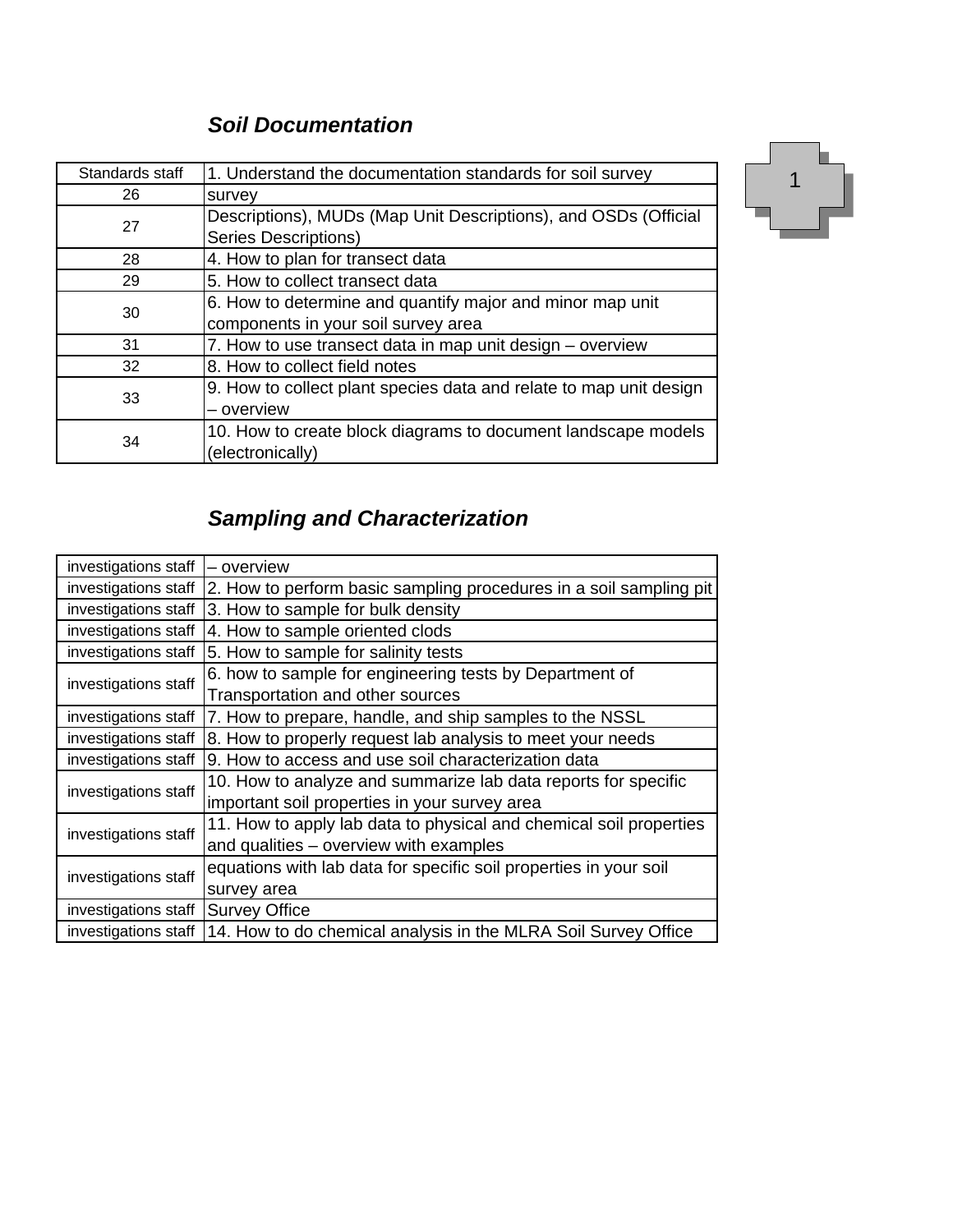### *Soil Information*

| <b>Standards</b> | 1. Understand what is law, what is a standard, and what is |
|------------------|------------------------------------------------------------|
|                  | guidance in soil survey                                    |
| <b>Standards</b> | 2. Where to find and how to use NCSS standards and other   |
|                  | sources of standards and guidance                          |
|                  | survey data                                                |
| done-Marc        | a. Web Soil Survey                                         |
| <b>Standards</b> | b. Soil Data Mart                                          |
| <b>Standards</b> | c. Soil Data Warehouse                                     |
| <b>Standards</b> | d. eFOTG                                                   |
| <b>Standards</b> | e. Gateway                                                 |
| Done - Marc      | website                                                    |



# *Equipment Use and Operation*

| 35        | 1. How to operate, navigate, and determine location using a GPS |
|-----------|-----------------------------------------------------------------|
| 36        | survey area                                                     |
| 37        | 3. How to use a compass                                         |
| 38        | purposes)                                                       |
| 39        | 5. How to use sharpshooters and spades correctly                |
| 40        | correctly                                                       |
| 41        | 7. How to locate and safely avoid pipelines and other utilities |
| 42        | 8. How to safely drive a truck in 2 or 4 wheel through mud and  |
|           | difficult terrain in your soil survey area                      |
| 43        | 9. How to change a tire in the field                            |
| J. Kelley | 10. How to use a digital camera - basics                        |
| 44        | 11. How to use a tablet for recording field data - basics       |
| 45        | auger/probe                                                     |
| 46        | equipment                                                       |
| 47        | 14. How to safely and effectively use a backhoe                 |
| 48        | 15. How to safely and effectively use a power winch             |
|           |                                                                 |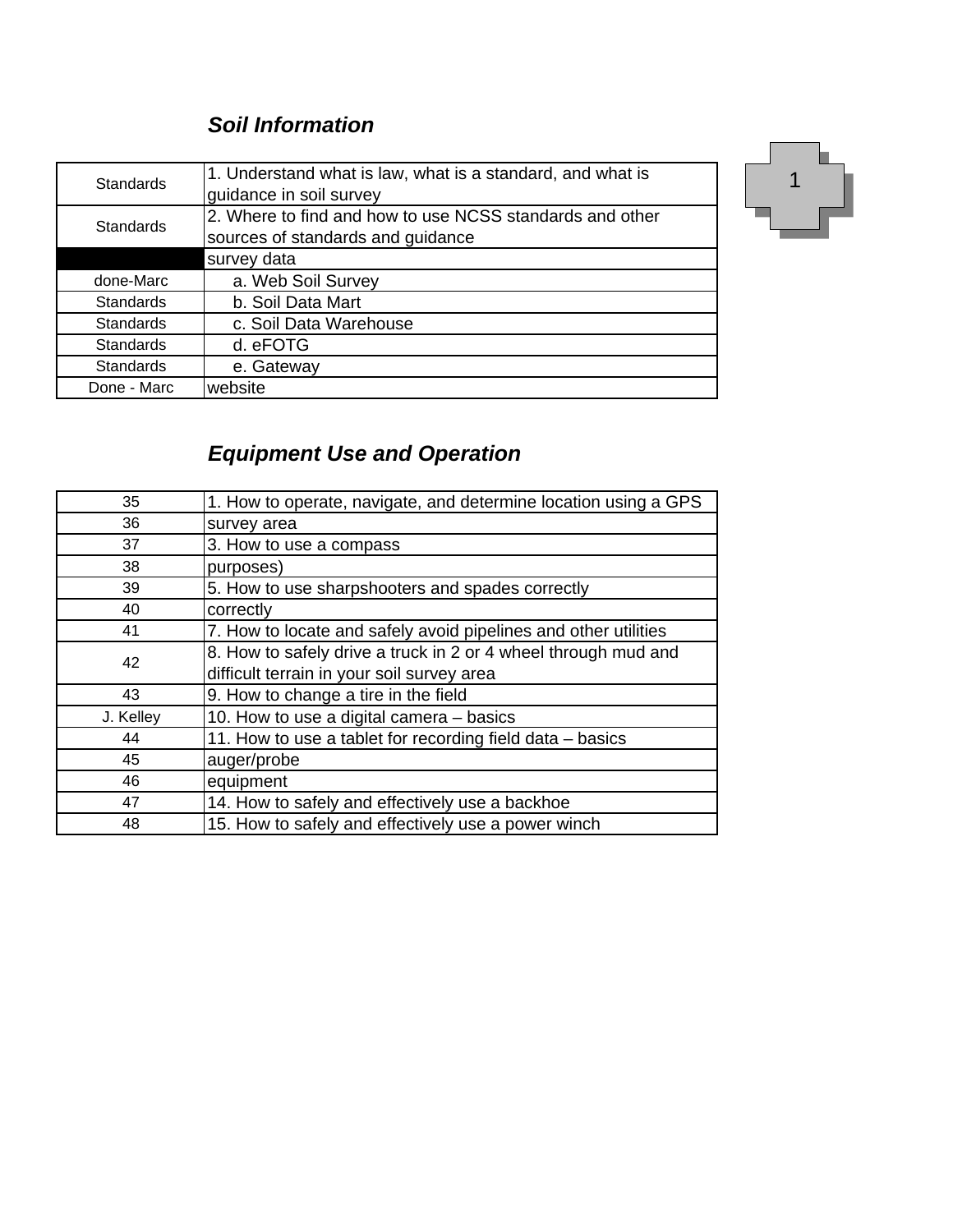### **On the Job Training**

### **Technical Soil Services**

Primarily for providing OJT to your new non soil scientists in the NRCS and SWCD service centers.

> **Module Pre or Post CBC**

2

#### *Soil Survey*

|   | 1. Understand the 5 factors of soil formation and how they<br>relate to your soil survey area                         | <b>CBC</b> |
|---|-----------------------------------------------------------------------------------------------------------------------|------------|
| 2 | 2. How to identify landscapes, landforms, and surface<br>Morphometry - overview                                       | <b>CBC</b> |
| 3 | 3. Understand the broad procedures for initial and update<br>soil survey projects - overview                          | <b>CBC</b> |
| 4 | 4. Be able to key down from landscapes to landforms to<br>soil map units to soil components in your area              | CBC        |
| 5 | 5. Understand the catena concept and its relationship to<br>the soil as a continuum across the landscape in your area | <b>CBC</b> |
| 6 | 6. Understand what is a map unit, a delineation and the<br>components within your soil survey area                    | <b>CBC</b> |
| 7 | 7. Understand the specific mapping procedures and tools<br>used in the field in your area                             |            |
| 8 | 8. Know what the NCSS standards used in soil survey are<br>and the kind of information that is in each - overview     | CBC        |
| 9 | in your area                                                                                                          | CBC        |

#### *Soil Science*

| 10        | 1. Understand what are hydric soils                                                                                                                                | <b>CBC</b> |
|-----------|--------------------------------------------------------------------------------------------------------------------------------------------------------------------|------------|
| 11        | survey area - physical & chemical properties (structure,<br>salinity, etc.), (ecological sites also as needed locally)-<br>overview [Crop, Pasture, Range, Forest] | <b>CBC</b> |
| 12        | 3. Recognize the importance of organic matter and soil<br>carbon to soil quality and health - overview                                                             | <b>CBC</b> |
| 13        | your region                                                                                                                                                        |            |
| 14        | 5. Understand the processes of erosion - overview                                                                                                                  | <b>CBC</b> |
| done-Marc | 6. How to use Web Soil Survey-basic                                                                                                                                | <b>CBC</b> |
| 15        | 7. How to use Web Soil Survey-interpretive information                                                                                                             |            |
| 16        | suitabilities, limiting factors, etc(Include explanation of<br>fuzzy logic as related to soil properties)                                                          | <b>CBC</b> |
| 17        | health in your area-overview (tillage, ripping, urbanization,<br>other)                                                                                            |            |
| 18        | 10. How to use the Soil Data Mart (include use of Access<br>database) – operational use only                                                                       | CBC        |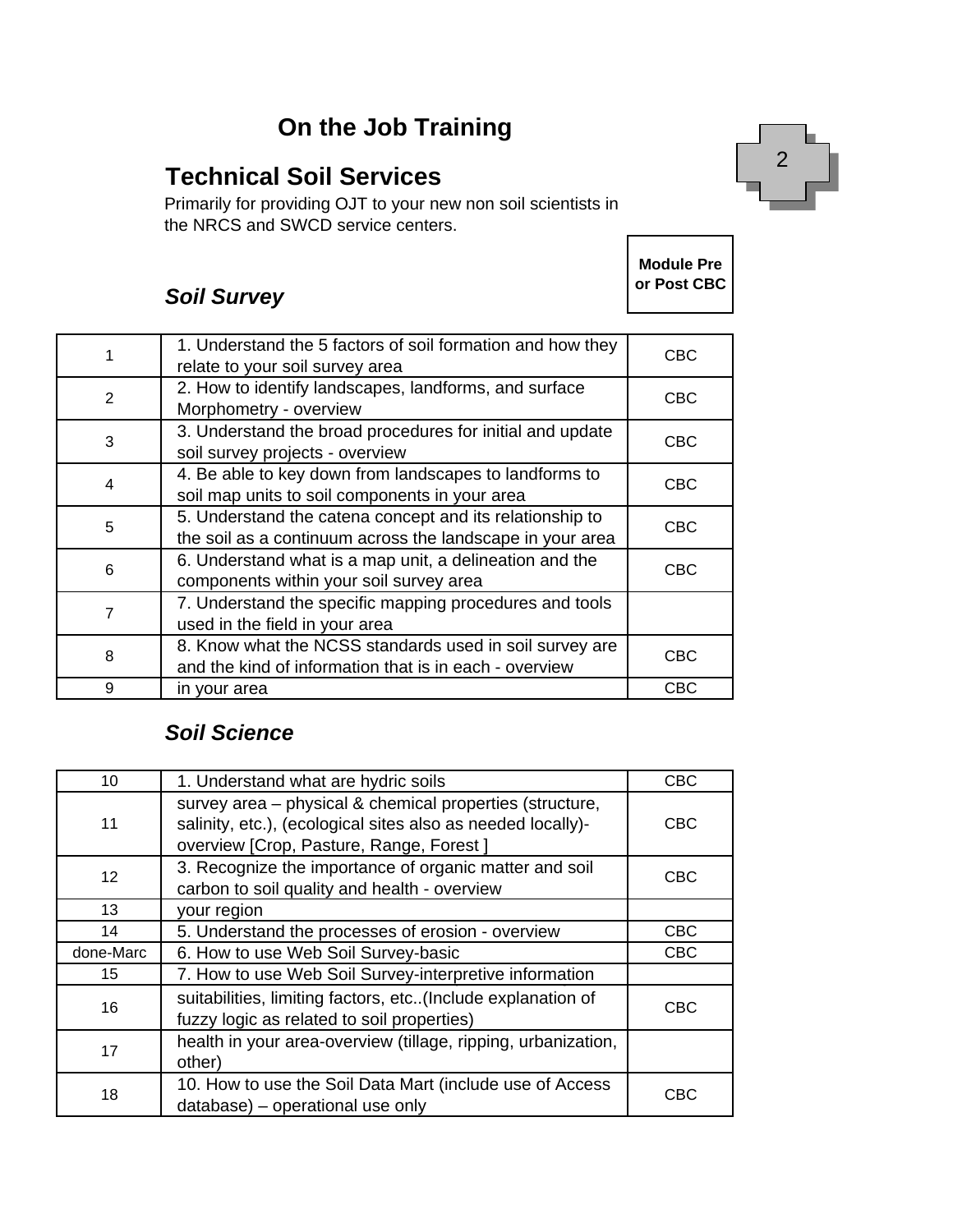| 11. How to determine the erodibility of soils in your area    |                                                        |
|---------------------------------------------------------------|--------------------------------------------------------|
| from existing spatial and attribute data                      |                                                        |
| 12. How to use Soil Data Viewer [basic]                       |                                                        |
| 13. Understand the information found within the               |                                                        |
| FOTG/eFOTG sections I and II                                  |                                                        |
|                                                               |                                                        |
| duripans, fragipans, bedrock, etc.)-(soil quality info sheets |                                                        |
| as job aids)                                                  |                                                        |
| sources-Gateway, WSS, SDM, archived reports, NSSL,            |                                                        |
| etc) (what is official soil survey info) (understand where it | <b>CBC</b>                                             |
| came from, limitations of soil survey data, metadata with     |                                                        |
| products)                                                     |                                                        |
| of soils                                                      |                                                        |
| need in your state (when, why, procedures, handling           |                                                        |
| contaminated soils, )                                         |                                                        |
| 18. How to recognize potential suitable locations for ag      |                                                        |
| waste, dams, etc, onsite                                      |                                                        |
| in your area-overview (LCC, Prime farmland, veg soil          |                                                        |
| groups, etc.)                                                 |                                                        |
| 20. How water moves through soil                              |                                                        |
| 21. How to identify soil risks and hazards-overview and       | <b>CBC</b>                                             |
| addressing those specific to your area                        |                                                        |
| 22. How chemicals move through soil                           |                                                        |
| 23. How to properly use the HEL                               |                                                        |
| 24. How to recognize potential suitable locations for ag      |                                                        |
| waste, dams, etc, using soil info                             |                                                        |
| 25. How to determine NHEL, HEL                                |                                                        |
|                                                               | overview (compaction from tillage or traffic, existing |

 $\begin{bmatrix} 2 \end{bmatrix}$ 

# *Describing Soils*

| 32 | 1. How to determine soil texture for USDA system (existing)<br>chart from boot camp as job aid) | <b>CBC</b> |
|----|-------------------------------------------------------------------------------------------------|------------|
| 33 | depths                                                                                          | <b>CBC</b> |
| 34 | 3. How to recognize soil structure                                                              | <b>CBC</b> |
| 35 | 4. Understand how soil structure affects other soil qualities                                   | <b>CBC</b> |
| 36 | 5. Understand the significance of soil color in your survey                                     |            |
|    | area (selected features in your area)                                                           |            |
| 37 | 6. How to use the Munsell system to describe soil colors                                        | <b>CBC</b> |
| 38 | soils                                                                                           | <b>CBC</b> |
| 39 | 8. How to measure soil pH and its importance                                                    |            |
| 40 | 9. How to determine soil texture using the Unified                                              |            |
|    | <b>Classification System - overview</b>                                                         |            |
| 41 | 10. How to measure soil salinity and its importance                                             |            |